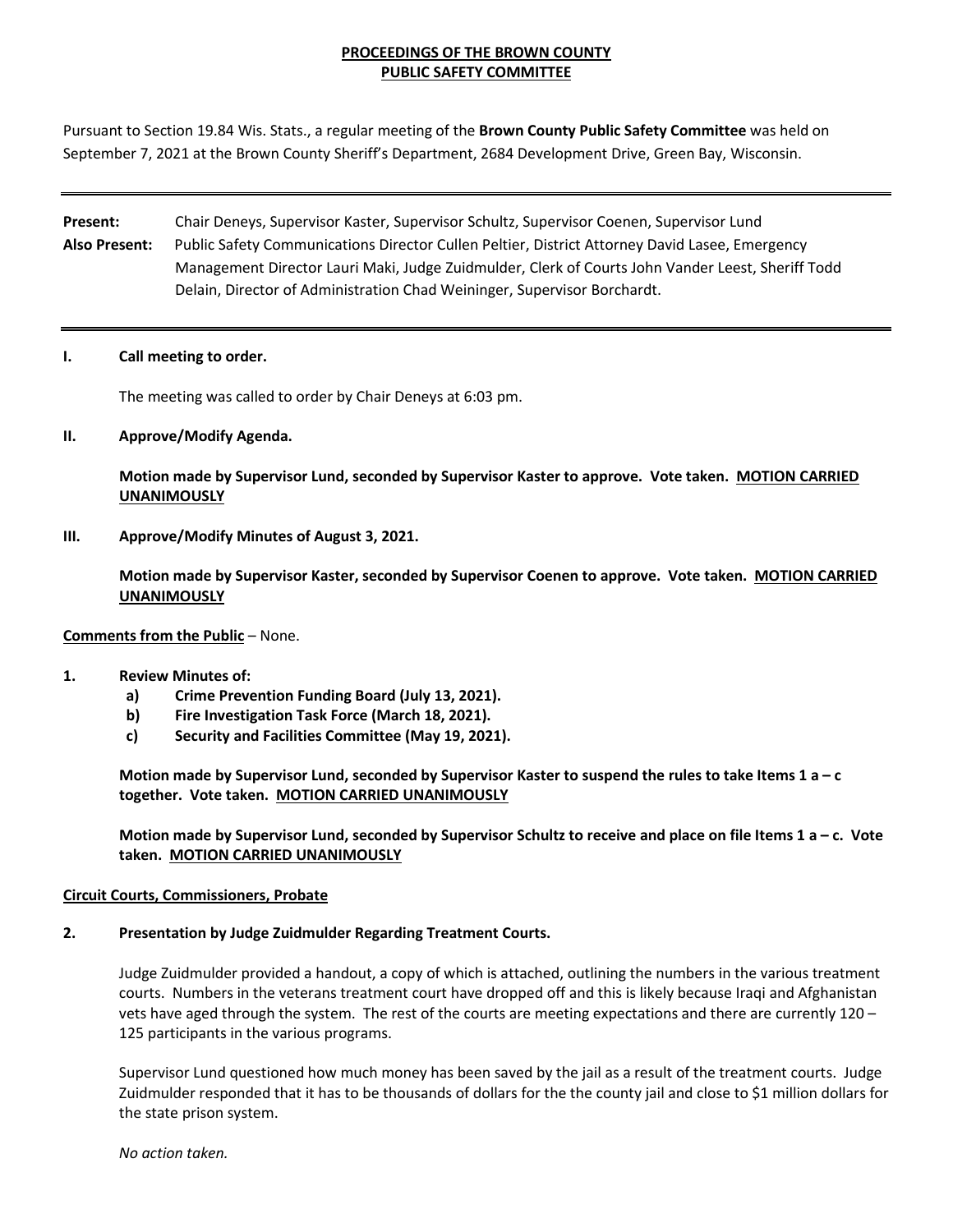### **3. Budget Status Financial Report for July 2021 – Unaudited.**

## **Motion made by Supervisor Lund, seconded by Supervisor Coenen to receive and place on file. Vote taken. MOTION CARRIED UNANIMOUSLY**

#### **4. Director's Report.**

*No report; no action taken.*

#### **Public Safety Communications**

#### **5. Director's Report.**

Director of Public Safety Communications Cullen Peltier informed a major radio upgrade was completed recently as part of the annual maintenance contract which went pretty well. As part of that they have been working on putting together a backup plan for some conventional channels Green Bay still has and some mutual channels with the state. During the upgrade, the system operated on the backup system for about an hour and during that time, some flaws were discovered as well as some basic equipment issues that need to be repaired and they are working on that. There was also a coverage issue out near the CTC when the system was operating on backup mode. Peltier noted that coverage on the backup system is not expected to be the same as coverage on the main system, but they are looking at this.

Peltier also provided an update on the CAD system and said they are still migrating in and out of the system. Several of the issues have been resolved and they continue to work on others. He will keep the committee updated on this.

Peltier continued that he reviews the call volume in the center regularly and it is usually fairly consistent year over year. He noted a large dip in calls during COVID but informed call volume has been exceptionally high over the last six months. He does not have an explanation for this but will continue to monitor the numbers.

Regarding the UWGB tower, Peltier informed the Motorola team was here recently and they went out to UWGB and met with facilities staff regarding alternate sites for the tower, including the Lab Sciences building and the former site of the lookout tower on Humboldt Road. A number of pictures and notes were taken and Motorola will compile that information into a report outlining what sites would be feasible and what time and labor will be involved to move the tower and then generate the costs of relocating the tower.

Peltier provided a staffing report, a copy of which is attached. He explained the numbers and said they currently have a fairly high number of vacant positions. The problem recently has been getting people to apply and then getting people to accept job offers.

Peltier concluded by informing that Assistant Director Renee Vandevoort will be leaving the 911 Center after 20 years and will be greatly missed. Peltier is sad to see her go and noted an open house will be held in her honor on September 9 and encouraged committee members to stop by if they are able.

## **Motion made by Supervisor Schultz, seconded by Supervisor Kaster to receive and place on file. Vote taken. MOTION CARRIED UNANIMOUSLY**

### **District Attorney**

### **6. District Attorney Report.**

District Attorney David Lasee informed there will be some turnover in the Victim Witness Coordinator position. The person in the position is stepping back to be a Victim Witness Specialist. A number of individuals have been interviewed and an offer has been made and Lasee is hopeful to have someone hired by the end of the week.

Lasee also talked about an issue they are having with regard to falling behind in the discovery process of getting law enforcement reports redacted and turned over to defense counsel. As a result of Marsy's Law, staff is doing more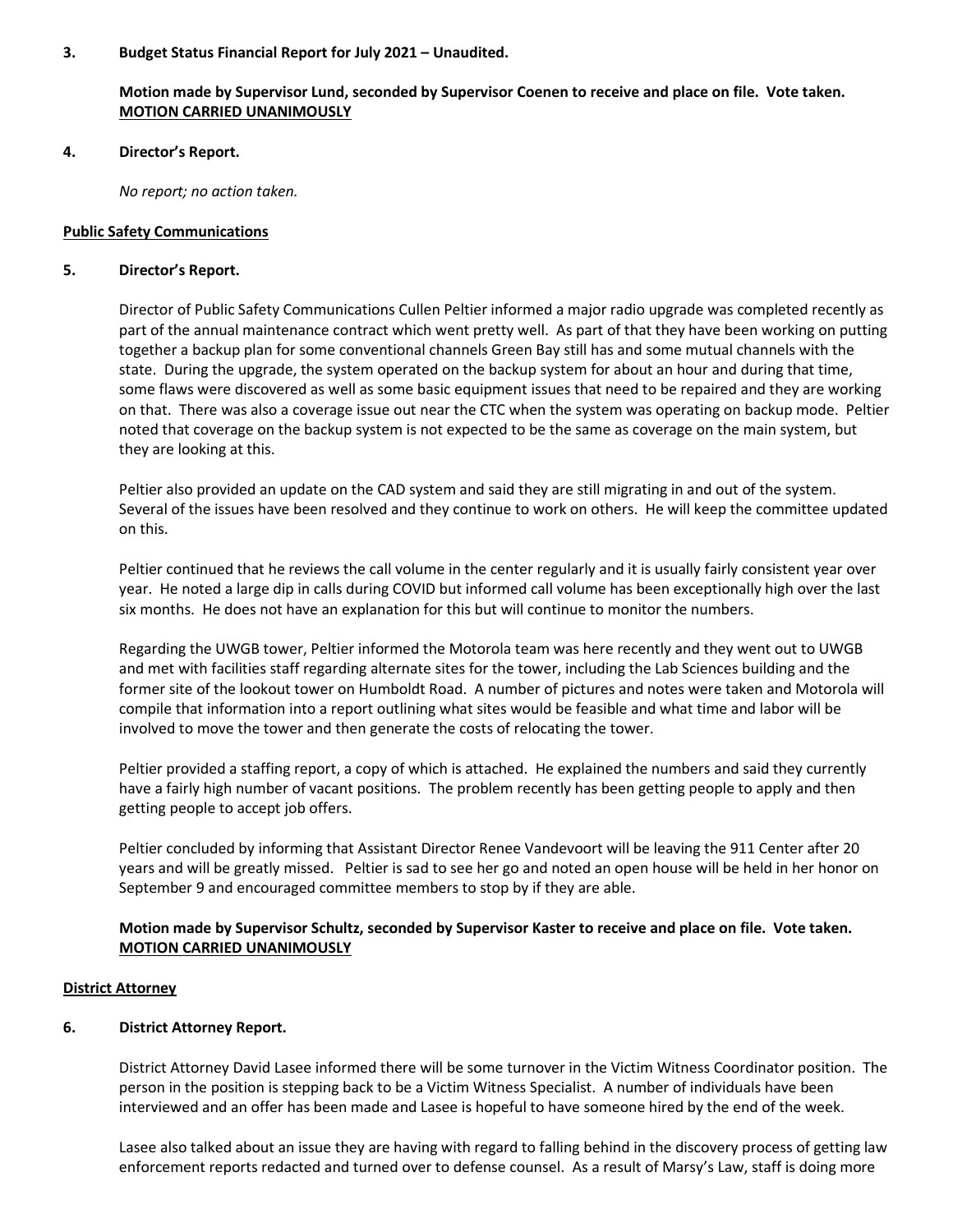redacting and this has created a backlog in the DA's office of several months. Lasee will be making a request for a new position to do the redacting to keep things moving along.

Regarding the issues discussed in the past with the Public Defender's Office not being able to make appointments on a timely basis, Lasee reported the Public Defender's Office is hiring internally and will be bringing back a supervisor from Outagamie County who will help oversee the office and this will hopefully help. They have also hired several other people who have good experience and should be able to take on some of the more serious cases.

Lasee continued that one of the things discussed at the Criminal Justice Coordinating Board meeting earlier in the day was inefficiencies in the intake process which affects all parties involved in the criminal justice system. People who are arrested typically appear in court the next day for an initial appearance and the DA's office has to have charges filed by that time. On long holiday weekends, it is not unusual to have 40 or more cases to charge by the initial appearances held when court resumes after the holiday. The DA's office receives law enforcement reports between 9:00 am – 10:00 am and then has to make charging decisions by the time the initial appearances are held later in the day and this is very difficult. One of the things that was discussed at Criminal Justice Coordinating Board was to have Sunday court, especially on long weekends when the lockup list is very large. Lasee's concerns with Sunday hours is that staff would be needed from the DA's Office and Public Defender's Office as well as court staff including a court reporter, clerk and a Court Commissioner which would cost a lot of money, but he is willing to explore this as an alternative. Deneys noted there are three more long weekends coming up before the end of the year and asked Lasee to look further into this and report back at the next meeting. Lasee will explore this with the Public Defender's Office and a judicial representative but is concerned about the strain this would have on his staff who are already very busy.

## **Motion made by Supervisor Lund, seconded by Supervisor Kaster to receive and place on file. Vote taken. MOTION CARRIED UNANIMOUSLY**

## **Medical Examiner**

### **7. Medical Examiner's Report.**

Medical Examiner Director of Operations Barry Irmen appeared by phone. He reported on the issue with the doors at the new Medical Examiner facility that was talked about last month. He is still working with the contractor, Venture Architects and Concord Group to address the issue and noted that a vendor had been lined up to make the doors, but there is now some concern as to if this vendor can do all the doors or only some of them. They are working to determine what vendor can make what doors in stainless as stainless is more rigid than aluminum and in the county's best interest from a longevity standpoint. It appears at this time that two vendors may be used for the doors. It is not known when the doors may be done and Irmen noted that he is at the mercy of Miron Construction and Venture Architects. This is a complicated situation based on the door openings and the materials the doors need to be made from.

Once the door issue is resolved Irmen believes they should be able to get occupancy of the other part of the building by the end of the year. The medical side of the facility will not be able to be used until after the doors are installed due to biohazard issues and the fact that it would be disrespectful to be working in the area while there are decedents there.

Irmen also reported they had a successful interview with a physician last week. This physician is currently in his fellowship and should be able to practice in Brown County when the fellowship is done in June 2022. Corporation Counsel in Dane County is working on a contract for this physician and Irmen is confident this person is the right fit for Brown County.

## **Motion made by Supervisor Schultz, seconded by Supervisor Kaster to receive and place on file. Vote taken. MOTION CARRIED UNANIMOUSLY**

## **Clerk of Courts**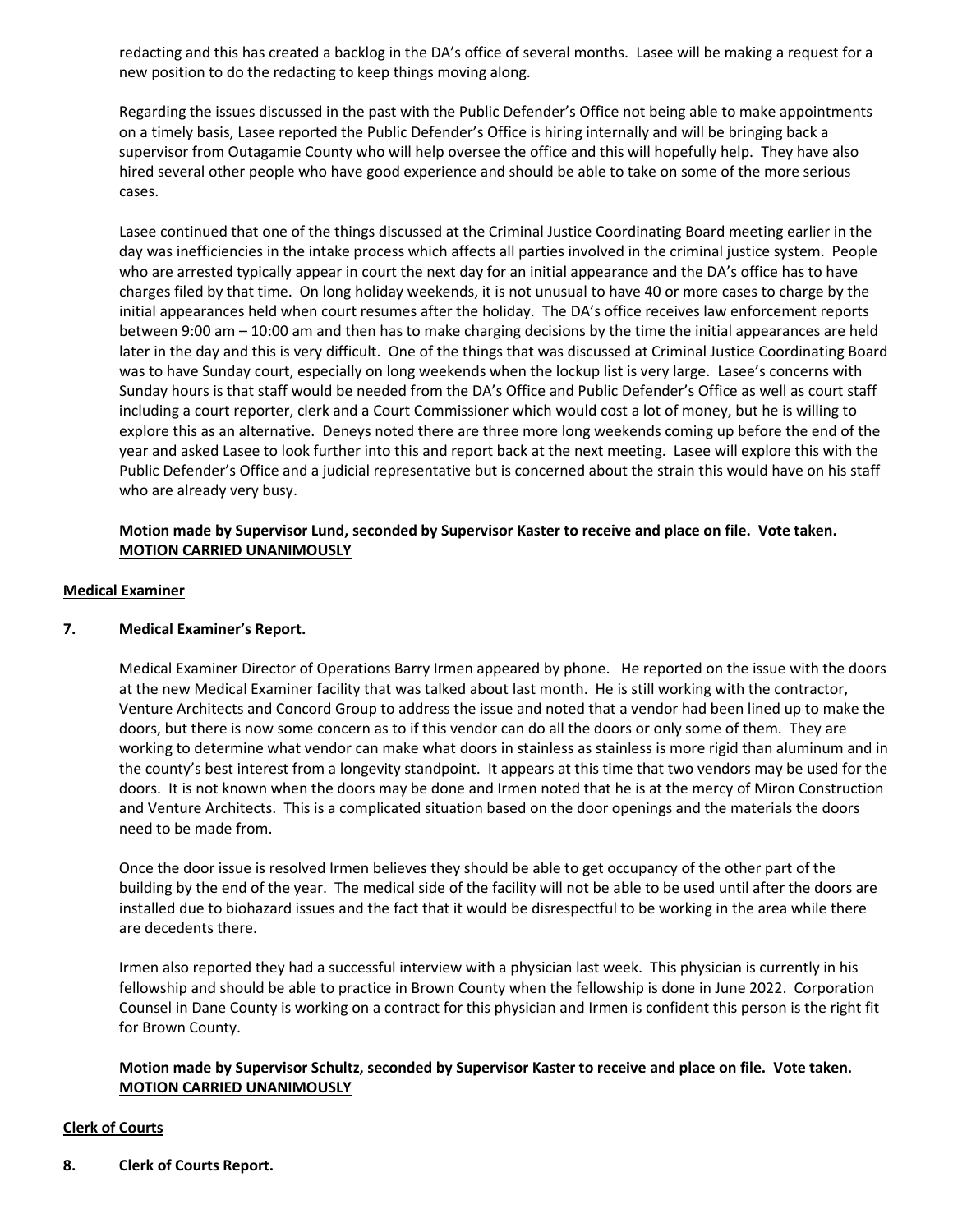Clerk of Courts John Vander Leest provided his perspective on Lasee's earlier comments regarding weekend court. Night court or weekend court would require a court reporter and Court Commissioner as well as someone from the DA's office and Public Defender's Office and court security so there will be a lot of overtime involved. He feels that looking for other alternatives would make more sense.

Vander Leest provided a report to the committee, a copy of which is attached. He outlined the information in the report regarding positions that have recently been filled and noted that they have one vacant Deputy Clerk position open and interviews will be held for that next week. Regarding the budget, 2021 numbers look good and Vander Leest feels they will be close to 2019 figures with revenue exceeding expenses.

Vander Leest concluded by talking about a recent attempt by someone to create a check to resemble a Clerk of Courts check in the amount of \$2,500. This check was not cashed and the individual who created the check has been apprehended and charged. Following this incident, some policies have been put into place to ensure that fake checks are not cashed.

## **Motion made by Supervisor Lund, seconded by Supervisor Schultz to receive and place on file. Vote taken. MOTION CARRIED UNANIMOUSLY**

### **Emergency Management**

## **9. Director's Report.**

Emergency Management Director Lauri Maki informed that applications for 2022 grants have been submitted and Emergency Management has officially been awarded the HAZMAT grant for 2021 and is working with the HAZMAT team to determine what equipment needs to be replaced. Safety Town has concluded for the year and will be held again next year. Maki continues to work on the PIO group and is reviewing lists with Leonard and Finco.

Maki continued that September is the month to submit deliverables for the grants for 2021 and all of the necessary documents and signatures have been obtained and sent to the state. Maki is the local EM representative for the regional HERC (Healthcare Emergency Response Coalition) and has been working with them on the possibility of developing a regional MCI (Mass Casualty Incident) plan. COVID has shown that it does not take long for any event to become regional and he is hoping to work on this from all different fields.

Work continues on the IPAWS agreement that Maki has talked about in the past. The agreement with Outagamie County has been signed and one of the goals for next year is to set up similar agreements with all neighboring counties. Maki also talked about a tabletop exercise EM did with NEW Water and said they are still working on the after-action report and improvement plan which is the last piece they need for the grant deliverables. EM has also been working with the airport regarding true capabilities for the backup EOC and whether there are opportunities to improve in that area.

In person trainings are back and Maki is excited about that because EM is very training heavy. There are several conferences coming up and they are getting back into the training opportunities they were not able to participate in last year. Maki participated in a regional damage assessment exercise and talked about the Survey 123 app. He will setting up some training for local first responders involved in damage assessment regarding this app.

## **Motion made by Supervisor Coenen, seconded by Supervisor Schultz to receive and place on file. Vote taken. MOTION CARRIED UNANIMOUSLY**

### **Sheriff**

## **10. Update re: Jail Addition –** *Standing Item.*

Sheriff Todd Delain informed the jail addition should be completed by September 14, but it will be several weeks after that before occupancy can be granted by the DOC because they are still waiting for paperwork from the jail inspector.

*Standing item; no action taken.* 

## **11. Budget Status Financial Report for July 2021 – Unaudited.**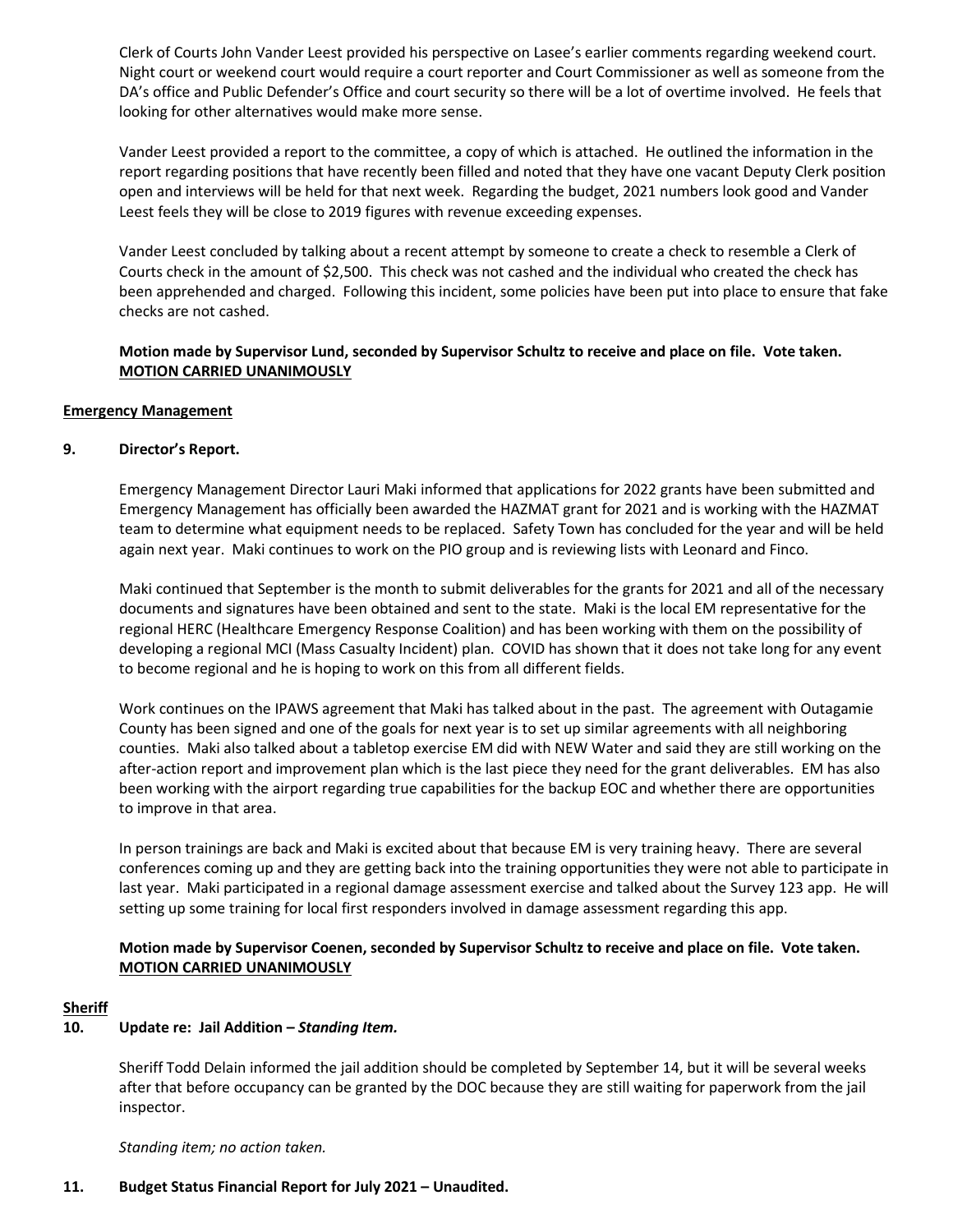Delain informed overall expenses are at 54.7% of budget and revenue is at 57.3%. These numbers will be impacted by the jail project, but Delain anticipates finishing the year to the good.

## **Motion made by Supervisor Schultz, seconded by Supervisor Lund to receive and place on file. Vote taken. MOTION CARRIED UNANIMOUSLY**

## **12. Key Factor Report for July 2021 – Unaudited.**

Delain outlined the figures in the report and noted the increased number of inmates was not unexpected and is the result of things opening back up following COVID. Overtime is up, due in part to a lot of state grants that were not done in 2020 that are now being done and it was noted that a lot of the overtime expense will be reimbursed with grants.

## **Motion made by Supervisor Schultz, seconded by Supervisor Kaster to receive and place on file. Vote taken. MOTION CARRIED UNANIMOUSLY**

## **13. Sheriff's Report.**

## **a) Discussion with Possible Action regarding Sheriff Budget Adjustment Request for Command Trailer.**

Delain informed Item 13a is informational for this committee. He would like to transfer \$40,000 from the jail meal services account into outlay and this will have to be approved through Administration County. He would like a special Administration Committee meeting prior to County Board to approve this budget adjudgment if possible. He explained there will be significant savings in the jail meal services account and he would like to use some of these savings to purchase a towable command trailer. This trailer would be used for incident command at major incidents and would also be available for special events. Delain feels this would be a good long-term solution for Sheriff's Department.

Delain continued that there are currently eight cases of COVID in the jail. Those with COVID are all in the quarantine section which means they are coming into the jail with COVID. There are no cases in the general population.

Delain continued by talking about staffing and informed by the end of next week they will be down 18 correctional officers. They are currently three positions short in patrol, but that is manageable. In the last 12 months they have run 13 hiring processes for correctional officers. Seven positions were added in 2021 so they started seven correctional officers down, and there have also been 34 resignations or retirements in the past 12 months. They have hired 23 in the last 12 months. This has been challenging, especially when good employees leave. This affects the Sheriff's Department tremendously due to the costs of training and the amount of time it takes to train new hires.

## **Motion made by Supervisor Kaster, seconded by Supervisor Lund to receive and place on file. Vote taken. MOTION CARRIED UNANIMOUSLY**

### **Resolutions & Ordinances**

### **14. Resolution Regarding Table of Organization Change for the Circuit Courts Department – Bailiffs.**

Director of Administration Chad Weininger informed the bailiff pay has been set for quite some time and has not been adjusted with cost of living. This resolution would increase the bailiff salary and this will be made up from the mileage and travel and training budget. Bailiffs will still receive the two-hour minimum pay.

## **Motion made by Supervisor Lund, seconded by Supervisor Coenen to approve. Vote taken. MOTION CARRIED UNANIMOUSLY**

### **15. Resolution Regarding Table of Organization Change for the Sheriff's Department - Patrol Officer Position.**

Delain informed when an individual retired, they changed the position from a 6/3 to 5/2 position. This resolution is to accomplish that schedule change.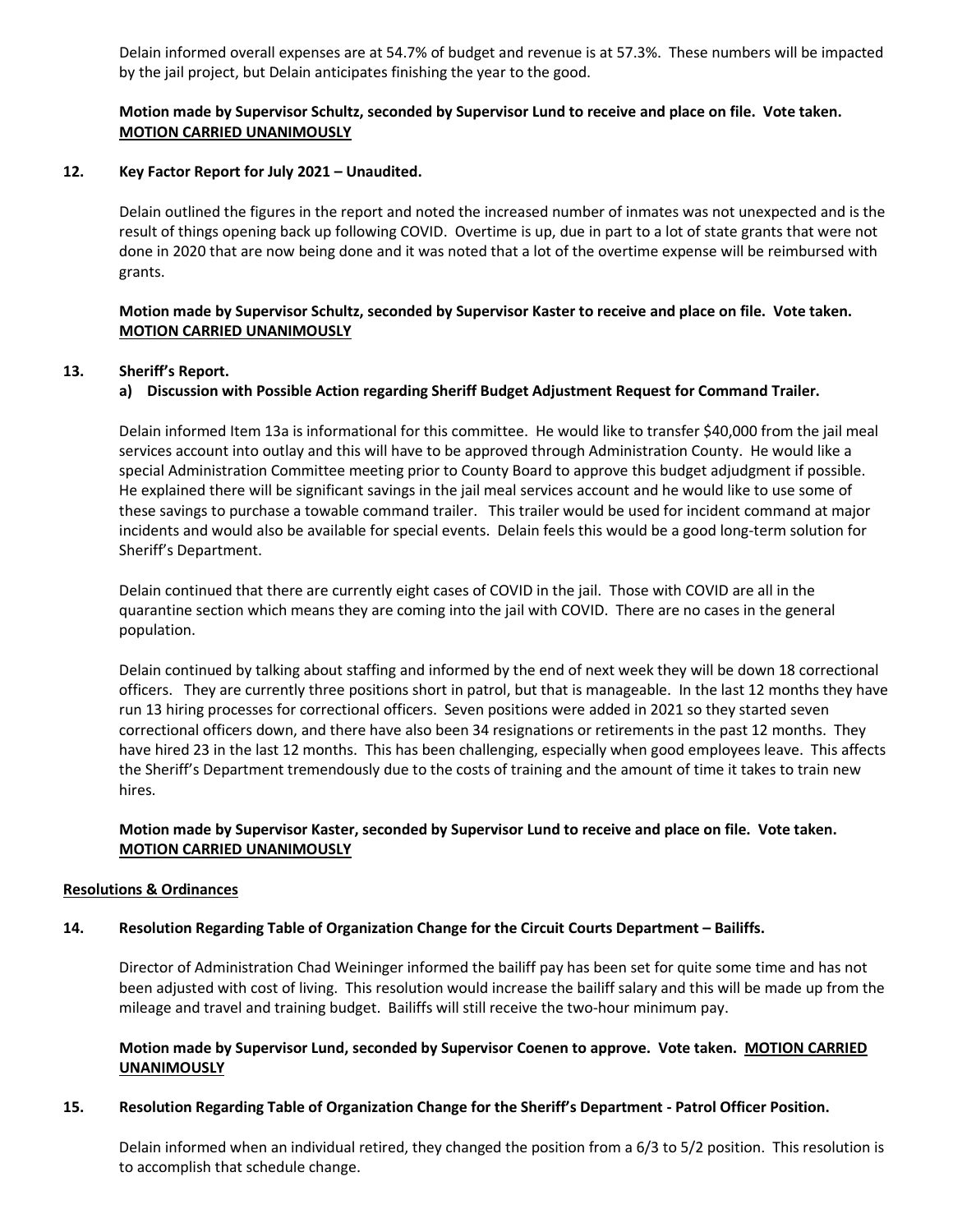**Motion made by Supervisor Coenen, seconded by Supervisor Schultz to approve. Vote taken. MOTION CARRIED UNANIMOUSLY**

## **Communications**

## **16. Communication from Supervisor Schadewald: Request discussion of the six-year CIP.**

Lund would like to have the CIP in front of the committee before this is discussed.

**Motion made by Supervisor Lund, seconded by Supervisor Coenen to hold for one month. Vote taken. MOTION CARRIED UNANIMOUSLY**

## **Closed Session**

- **17. Closed Session Discussion and Possible Action Regarding Brown County's Medical Examiner Contract with Other Counties.**
	- **a. Open Session: Motion and Recorded Vote pursuant to Wis. Stats. Sec. 19.85(1), regarding going into Closed Session pursuant to Wis. Stats. Sec. 19.85(1)(e), for purposes of deliberating or negotiating the purchasing of public properties, the investing of public funds, or conducting other specified public business, whenever competitive or bargaining reasons require a closed session;**

**Motion made by Supervisor Lund, seconded by Supervisor Schultz to enter into closed session at 7:28 pm. Vote taken. MOTION CARRIED UNANIMOUSLY**

**b. Convene into Closed Session: Pursuant to Wis. Stats. Sec. 19.85(1), the Brown County Public Safety Committee shall convene into Closed Session pursuant to Wis. Stats. Sec. 19.85(1)(e), for purposes of deliberating or negotiating the purchasing of public properties, the investing of public funds, or conducting other specified public business, whenever competitive or bargaining reasons require a closed session; and**

**Motion made by Supervisor Lund, seconded by Supervisor Coenen to reconvene into open session at 7:50 pm. Vote taken. MOTION CARRIED UNANIMOUSLY**

**c. Reconvene into Open Session: The Brown County Public Safety Committee shall reconvene into Open Session for possible voting and/or other action regarding the Medical Examiner Contract that was discussed in Closed Session.**

 *No action taken.* 

## **Other**

**18. Audit of bills.**

**Motion made by Supervisor Lund, seconded by Supervisor Schultz to pay the bills. Vote taken. MOTION CARRIED UNANIMOUSLY**

- **19. Such other matters as authorized by law.** None.
- **20. Adjourn.**

**Motion made by Supervisor Lund, seconded by Supervisor Kaster to adjourn at 7:51 pm. Vote taken. MOTION CARRIED UNANIMOUSLY**

Respectfully submitted,

Therese Giannunzio Legislative Specialist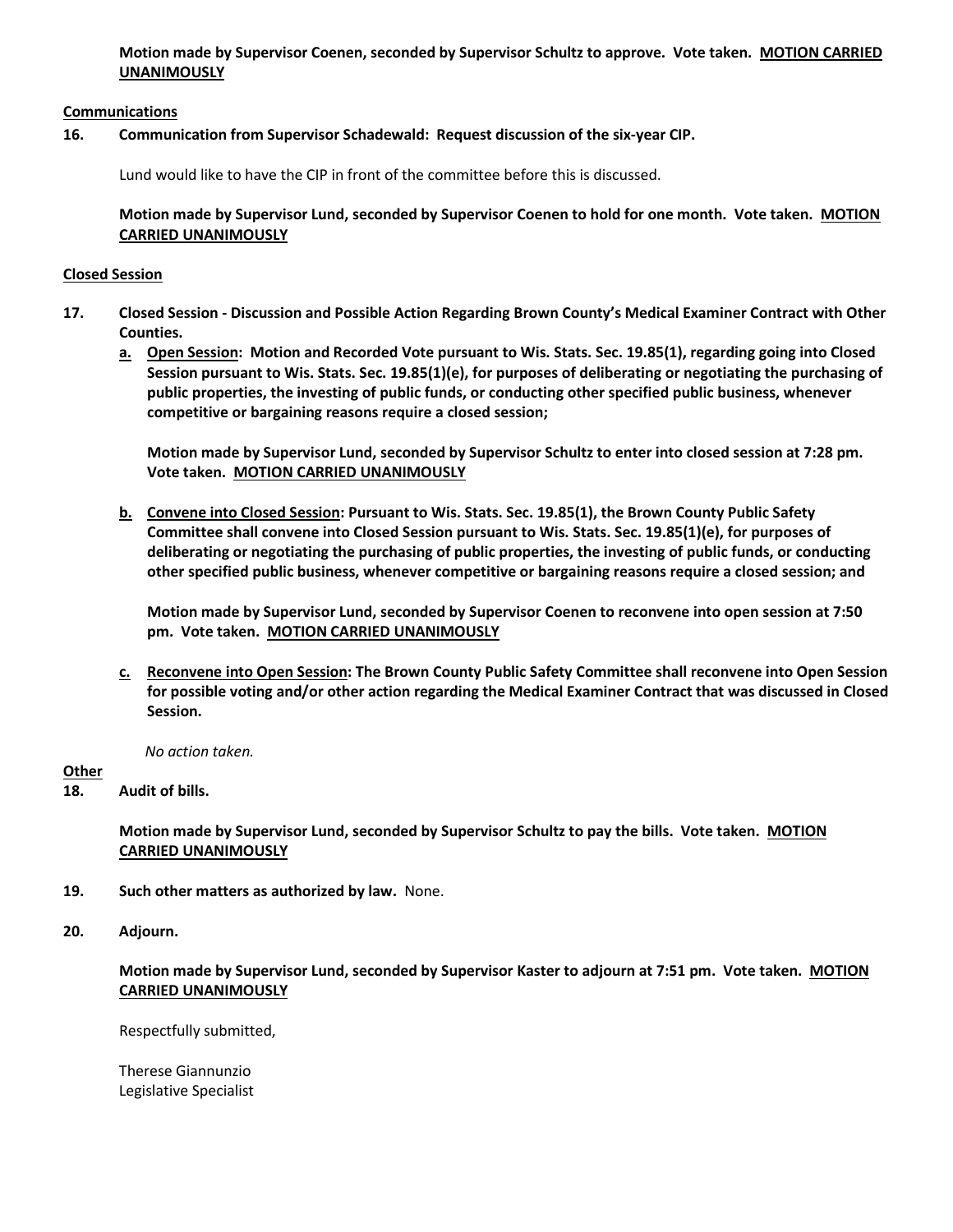**BROWN COUNTY HEALTH** & **HUMAN SERVICES CRIMINAL JUSTICE SERVICES**  300 E. Walnut St. Green Bay, WI 54301



Phone(920} 391-4866

**Total# in Treatment Courts (High Risk/Need): 87 participants Total# in Diversion (Low Risk/Need): 42 participants Total# graduated in last reporting period: 22 Graduates** 

## **Drug Court**  Judge Marc Hammer

| Category                                 | Number |  |
|------------------------------------------|--------|--|
| Total Participants to Date               | 166    |  |
| <b>Current Participants</b>              |        |  |
| Pending Sentencing into Program          |        |  |
| Successful Graduates/Max Benefits        |        |  |
| Terminations                             |        |  |
| Graduations in the last reporting period |        |  |

The Brown County Drug Court held its first court session on 7/31/09. The target population of Drug Court arc individuals that have had heavy involvement with the criminal justice system (Prior Prison Sentences. Failed Probationary periods or Treatment, Significant Criminal Charges) that have an identified AODA need.

## NEW Veterans Treatment Court Judge Beau Licgcois

| Category                                 | Number |  |  |
|------------------------------------------|--------|--|--|
| Total Participants to Date               |        |  |  |
| <b>Current Participants</b>              |        |  |  |
| Pending Sentencing into Program          |        |  |  |
| Successful Graduates/Max Benefits        |        |  |  |
| Terminations                             |        |  |  |
| Graduations in the last reporting period |        |  |  |

The NEWVTC accepted its first participant on  $3/20/2012$ . The NEWVTC Treatment Court is designed specifically to staff and handle cases involving offenders with veteran status through an intensive, judicially monitored program of alcohol. drug. and mental health treatment, rehabilitation services and strict community supervision.

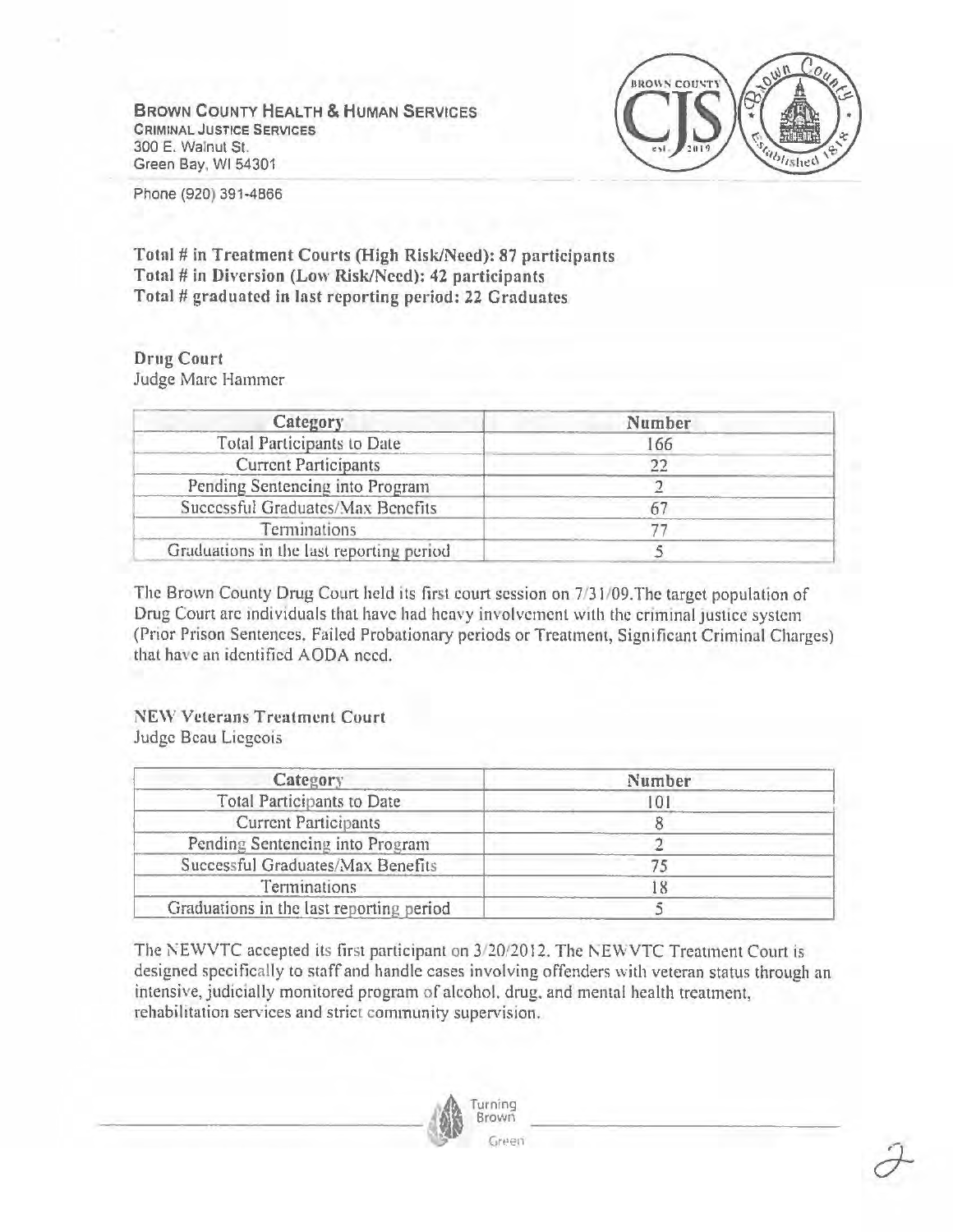## **Mental Health Court**  Judge Donald Zuidmulder

| Category                                 | Number |  |  |
|------------------------------------------|--------|--|--|
| <b>Total Participants to Date</b>        |        |  |  |
| <b>Current Participants</b>              |        |  |  |
| Pending Sentencing into Program          |        |  |  |
| Successful Graduates/Max Benefits        | 30     |  |  |
| Terminations                             |        |  |  |
| Graduations in the last reporting period |        |  |  |

The Mental Health Court accepted its first participant on 03/20/2015. The Mental Health Court serves individuals within the community who have a diagnosed serious/persistent mental health need. Additionally, that unmet need is evidenced to be the primary factor behind their ongoing criminal justice involvement. The Mental Health Court's goals arc to re-establish participants with their providers, develop an obtainable independent living plan, and provide intensive case management and supervision services.

## **Heroin Court**

Judge Thomas Walsh

| Category                                 | Number |  |  |
|------------------------------------------|--------|--|--|
| Total Participants to Date               |        |  |  |
| <b>Current Participants</b>              |        |  |  |
| Pending Sentencing into Program          |        |  |  |
| Successful Graduates/Max Benefits        |        |  |  |
| Terminations                             | 50     |  |  |
| Graduations in the last reporting period |        |  |  |

Heroin Court accepted its first participant on 03/26/15 and held its first court date on 4/2/16. The purpose of the court is to specifically address the growing abuse of Heroin and Opiates in Brown County and to provide comprehensive treatment and supervision services to individuals within Brown County. In addition to serving the High Risk/Need population that exhausted conventional means of supervision and treatment, the Heroin Court also admits individuals with first time heroin/opiate crimes in order to preemptively provide the needed services to reduce risk of serious ham,.

## **OWi Treatment Court**  Judge John Zakowski

| Category                                 | Number |  |
|------------------------------------------|--------|--|
| <b>Total Participants to Date</b>        |        |  |
| <b>Current Participants</b>              |        |  |
| Pending Sentencing into the Program      |        |  |
| Successful Graduates/Max Benefits        |        |  |
| Terminations                             |        |  |
| Graduations in the last reporting period |        |  |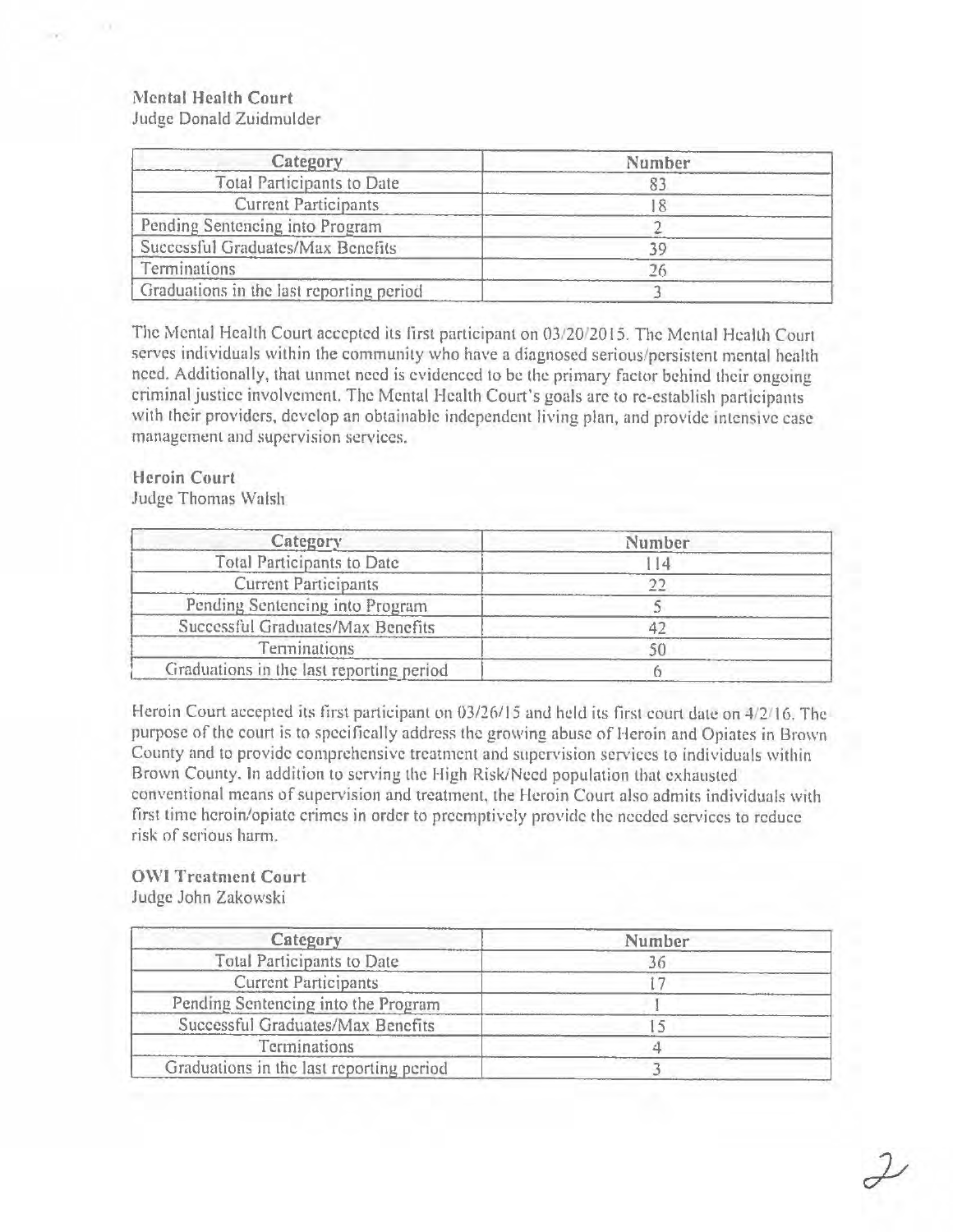OWI Treatment Court accepted its first participant on 7/2/18 and held its first court session on I 1/06/18. The OWi Treatment Court's target population arc individuals that have an OWi 4th and above with a B.A.C of .15 and above.

Brown County Pre-Charge Diversion Program (Numbers arc from 10/2016)

 $141$ 

| Category                    | Number |  |
|-----------------------------|--------|--|
| Total Participants to Date  | 550    |  |
| <b>Current Participants</b> |        |  |
| Current Referral List       |        |  |
| Successful Completions      | 184    |  |

The purpose of the Brown County Diversion program is to divert low risk or first-time offenders away from the criminal justice system. This is done by addressing the "root" of the problem that led to the criminal activity. All referrals come for the District Attorney's office for consideration.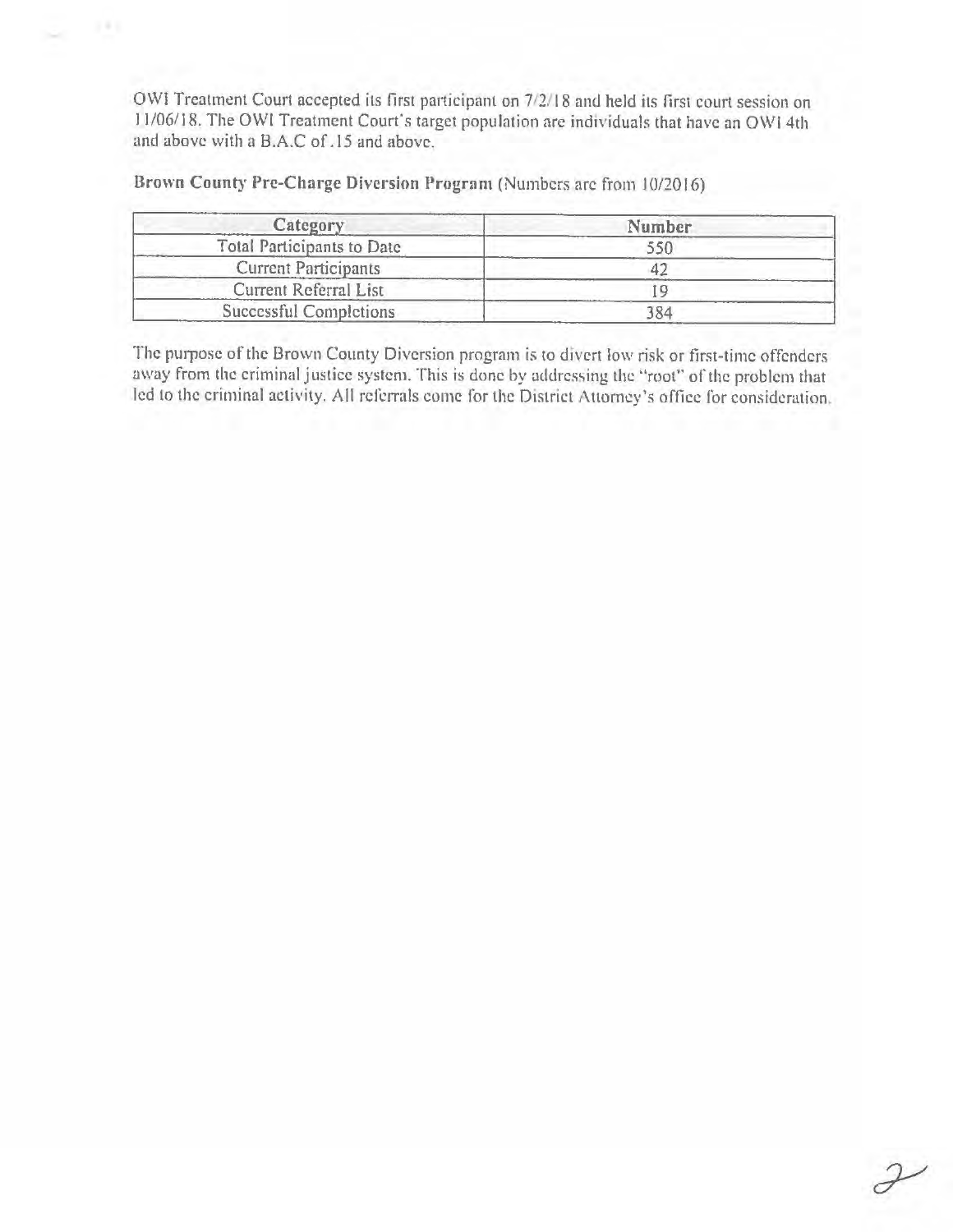# Public Safety Communications Staffing Report

|        | <b>Full Staffing</b> | Vacancies | In-Training | <b>Fully Trained</b> |
|--------|----------------------|-----------|-------------|----------------------|
|        |                      |           |             |                      |
|        | ь                    |           |             | ь                    |
|        | ь                    |           |             |                      |
|        | 56                   |           |             | 49                   |
|        |                      |           |             |                      |
|        | 0.3                  |           |             | 0.3                  |
| Total: | 74.3                 |           |             | 65.3                 |
|        | Supervisors          |           |             |                      |